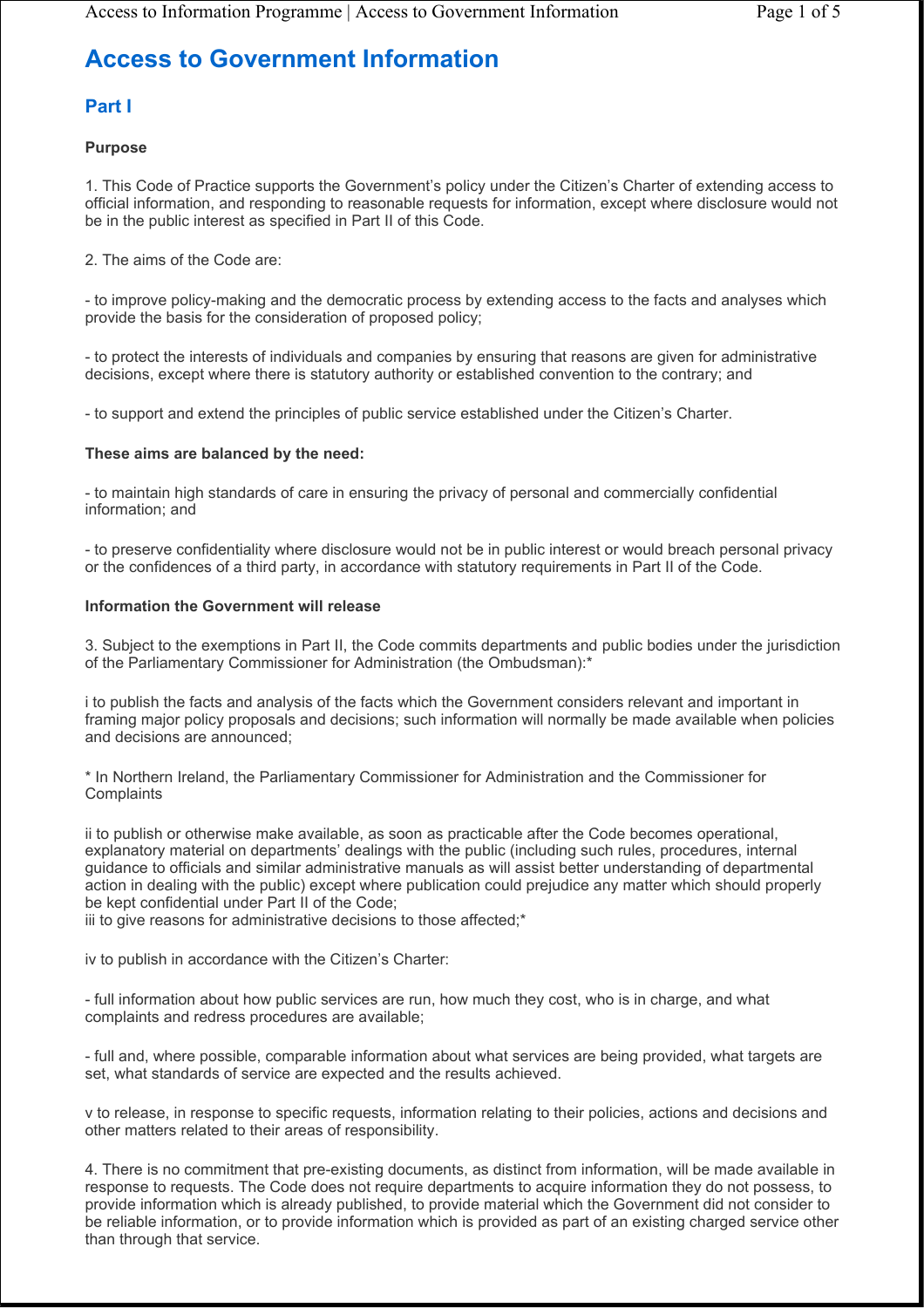## **Responding to requests for information**

5. Information will be provided as soon as practicable. The target for response to simple requests for information is 20 working days from the date of receipt. This target may need to be extended when significant search or collation of material is required. Where information cannot be provided under the terms of the Code, an explanation will normally be given.

#### **Scope**

6. The Code applies to those Government departments and other bodies within the jurisdiction of the Ombudsman (as listed in Schedule 2 to the Parliamentary Commissioner Act 1967)\* The Code applies to agencies within departments and to functions carried out on behalf of a department or public body by contractors.

\* There will be a few areas where well-established convention or legal authority limits the commitment to give reasons, for example decisions on citizenship applications (see s44(2) of the British Nationality Act1981) or certain decisions on merger and monopoly cases on whether to take enforcement action.

## **Charges**

7. Departments, agencies and public bodies will make their own arrangements for charging. Details of charges are available from departments on request. Schemes may include a standard charge for processing simple requests for information. Where a request is complex and would require extensive searches of records or processing or collation of information, an additional charge, reflecting reasonable costs, may be notified.

#### **Relationship to statutory access rights**

8. The White Paper on Open Government (Cm2290) processed two new statutory rights to information:

- an access right to personal records, proposed in Chapter 5;
- an access right to health and safety information, proposed in Chapter 6

There are already certain access rights to health, medical and educational records, to personal files held by local authority housing and social services departments, and to personal data held on computer. There is also a right to access to environmental information . It is not envisaged that the Ombudsman will become involved in supervising these statutory rights. Where a statutory right is proposed but has yet to be implemented, access to relevant information may be sought under the Code, but the Code should not be regarded as a means of access to original documents on personal files.

#### **Public records**

9. The Code is not intended to override statutory provisions on access to public records, whether over or under thirty years old. Under s12(3) of the Parliamentary Commissioner Act 1967, the Ombudsman is not required to question the merits of a decision if it is taken without maladministration by a Government department or other body in the exercise of a discretion vested in it. Decisions on public records made in England and Wales by the Lord Chancellor, or in Scotland and Northern Ireland by the Secretary of State, are such discretionary decisions.

#### **Jurisdiction of courts, tribunals or inquiries**

10. The Code only applies to Government-held information. It does not apply to or affect information held by courts or contained in court documents. ('Court' includes tribunals, inquiries and the Northern Ireland Enforcement of Judgements Office). The present practice covering disclosure of information before courts, tribunals and inquiries will continue to apply.

\* In Northern Ireland the Code applies to public bodies under the jurisdiction of the Northern Ireland Parliamentary Commissioner for Administration and the Commissioner for Complaints, with the exception of local government and health and personal social services bodies, for which separate arrangements are being developed as in Great Britain. Some Northern Ireland departments and bodies are expressly subject to the jurisdiction of the Parliamentary Commissioner under the 1967 Act.

#### **Investigation of complaints**

11. Complaints that information which should have been provided under the Code has not been provided, or that unreasonable charges have been demanded, should be made first to the department or body concerned.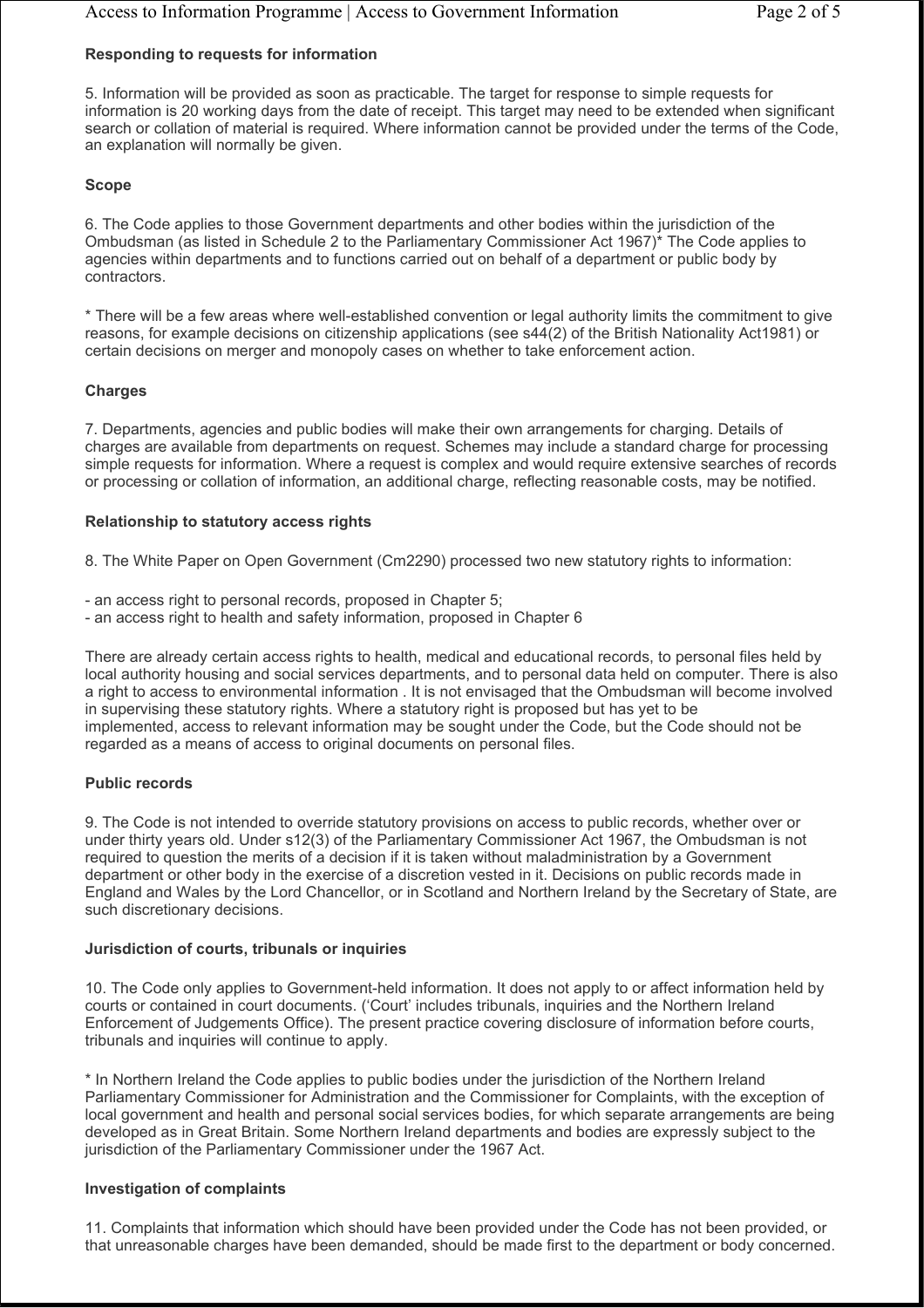## Access to Information Programme | Access to Government Information Page 3 of 5

If the applicant remains dissatisfied, complaints may be made through a Member of Parliament to the Ombudsman. Complaints will be investigated at the Ombudsman's discretion in accordance with the procedures provided in the 1967 Act\*

\* Separate arrangements will apply in Northern Ireland

# **Part II**

## **Reasons for confidentiality**

The following categories of information are exempt from the commitments to provide information in this Code.

References to harm or prejudice include both actual harm or prejudice and risk or reasonable expectation of harm or prejudice. In such cases it should be considered whether any harm or prejudice arising from disclosure is outweighed by the public interest in making information available.

The exemptions will not be interpreted in a way which causes injustice to individuals.

## **1. Defence, security and international relations**

- Information whose disclosure would harm national security or defence.

- Information whose disclosure would harm the conduct of international relations or affairs.

- Information received in confidence from foreign governments, foreign courts or international organisations.

## **2. Internal discussion and advice**

Information whose disclosure would harm the frankness and candour of internal discussion, including:

- proceedings of Cabinet and Cabinet committees;

- internal opinion, advice, recommendation, consultation and deliberation;

- projections and assumptions relating to internal policy analysis; analysis of alternative policy options and information relating to rejected policy options;

- confidential communications between departments, public bodies and regulatory bodies.

## **3. Communications with the Royal Household**

Information relating to confidential communications between Ministers and Her Majesty the Queen or other Members of the Royal Household, or relating to confidential proceedings of the Privy Council.

## **4. Law enforcement and legal proceedings**

- Information whose disclosure would prejudice the administration of justice, including fair trial and the enforcement of proper administration of the law.

- Information whose disclosure would prejudice legal proceedings of any tribunal, public inquiry or other formal investigation (whether actual or likely) or whose disclosure is, has been or is likely to be addressed in the context of such proceedings.

- Information relating to proceedings which have been completed or terminated, or relating to investigations which have or might have resulted in proceedings.

- Information covered by legal professional privilege.

- Information whose disclosure would prejudice the prevention, investigation or detection of crime, the apprehension or prosecution of offenders, or the security of any building or penal institution.

- Information whose disclosure would harm public safety or public order.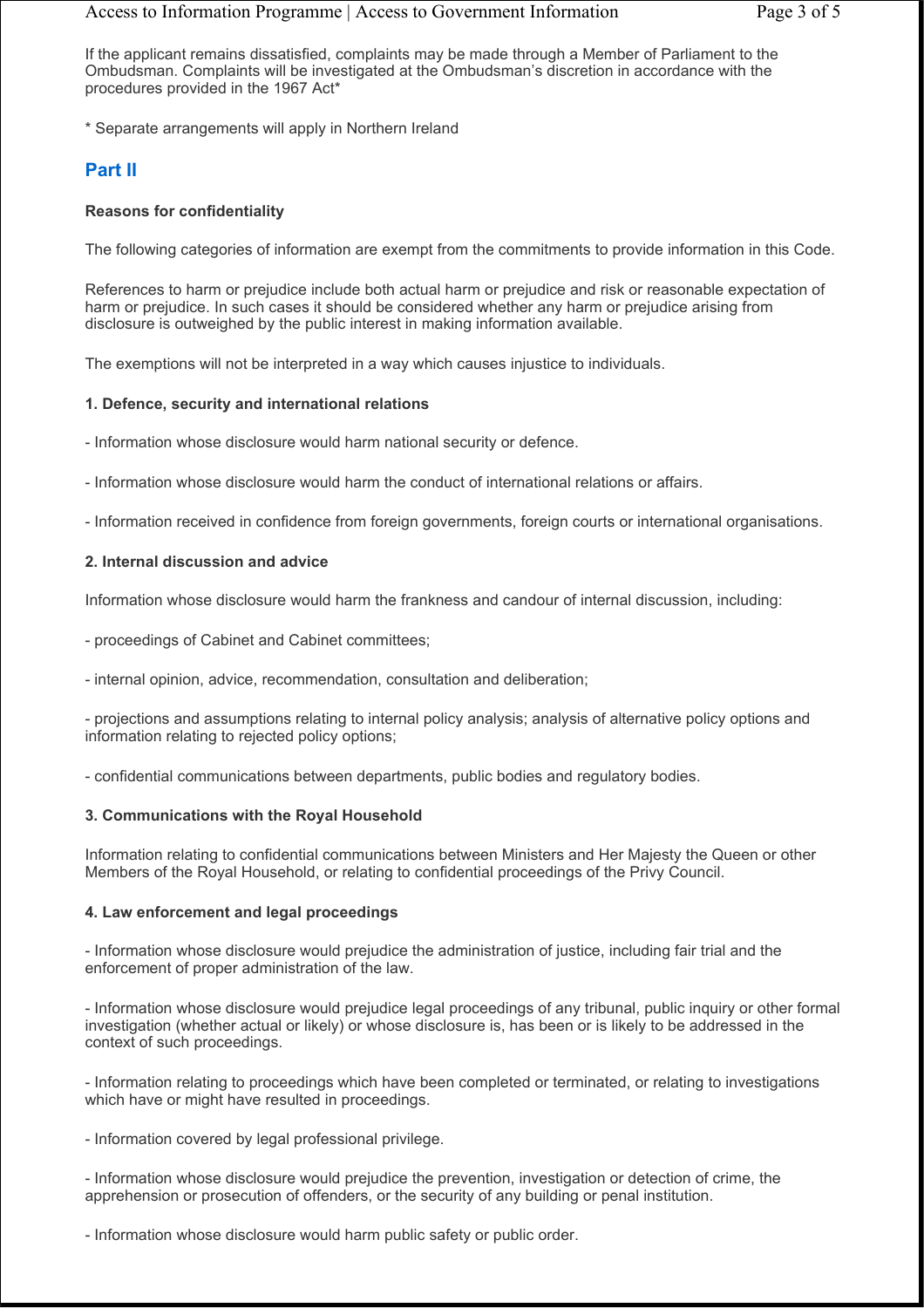- Information whose disclosure could endanger the life or physical safety of any person, or identify the source of information or assistance given in confidence for law enforcement or security purposes.

- Information whose disclosure would increase the likelihood of damage to the environment, or rare or endangered species and their habitats.

## **5. Immigration and nationality**

Information relating to immigration, nationality, consular and entry clearance cases.

#### **6. Effective management of the economy and collection of tax**

- Information whose disclosure would harm the ability of the Government to manage the economy, prejudice the conduct of official market operations, or could lead to improper gain or advantage.

- Information whose disclosure would prejudice the assessment or collection of tax, duties or National Insurance contributions, or assist tax avoidance or evasion.

## **7. Effective management and operations of the public service**

a) Information whose disclosure could lead to improper gain or advantage or would prejudice:

- the competitive position of a department or other public body or authority;

- negotiations or the effective conduct of personnel management, or commercial contractual activities;

- the awarding of discretionary grants.

b) Information whose disclosure would harm the proper and efficient conduct of the operations of a department or other public body or authority, including NHS organisations, or of any regulatory body.

#### **8. Public employment, public appointments and honours**

a) personnel records (relating to public appointments as well as employees of public authorities) including those relating to recruitment, promotion and security vetting.

b) Information, opinions and assessments given in confidence in relation to public employment and public appointments made by Ministers of the Crown, by the Crown on the advice of Ministers or by statutory office holders.

c) Information opinions and assessments given in relation to recommendations for honours.

#### **9. Voluminous or vexatious requests**

Requests for information which are vexatious or manifestly unreasonable or are formulated In too general a manner, or which (because of the amount of information to be processed or the need to retrieve information from files not in current use) would require unreasonable diversion of resources.

## **10. Publication and prematurity in relation to publication**

Information which is or will soon be published, or whose disclosure would be premature in relation to a planned announcement or publication.

#### **11. Research, statistics and analysis**

a) Information relating to incomplete analysis, research or statistics, where disclosure could be misleading or deprive the holder of priority of publication or commercial value.

b) Information held only for preparing statistics of carrying out research, or for surveillance for health and safety purposes (including food safety), and which relates to individuals, companies or products which will not be identified in reports of that research or surveillance, or in published statistics.

#### **12. Privacy of an individual**